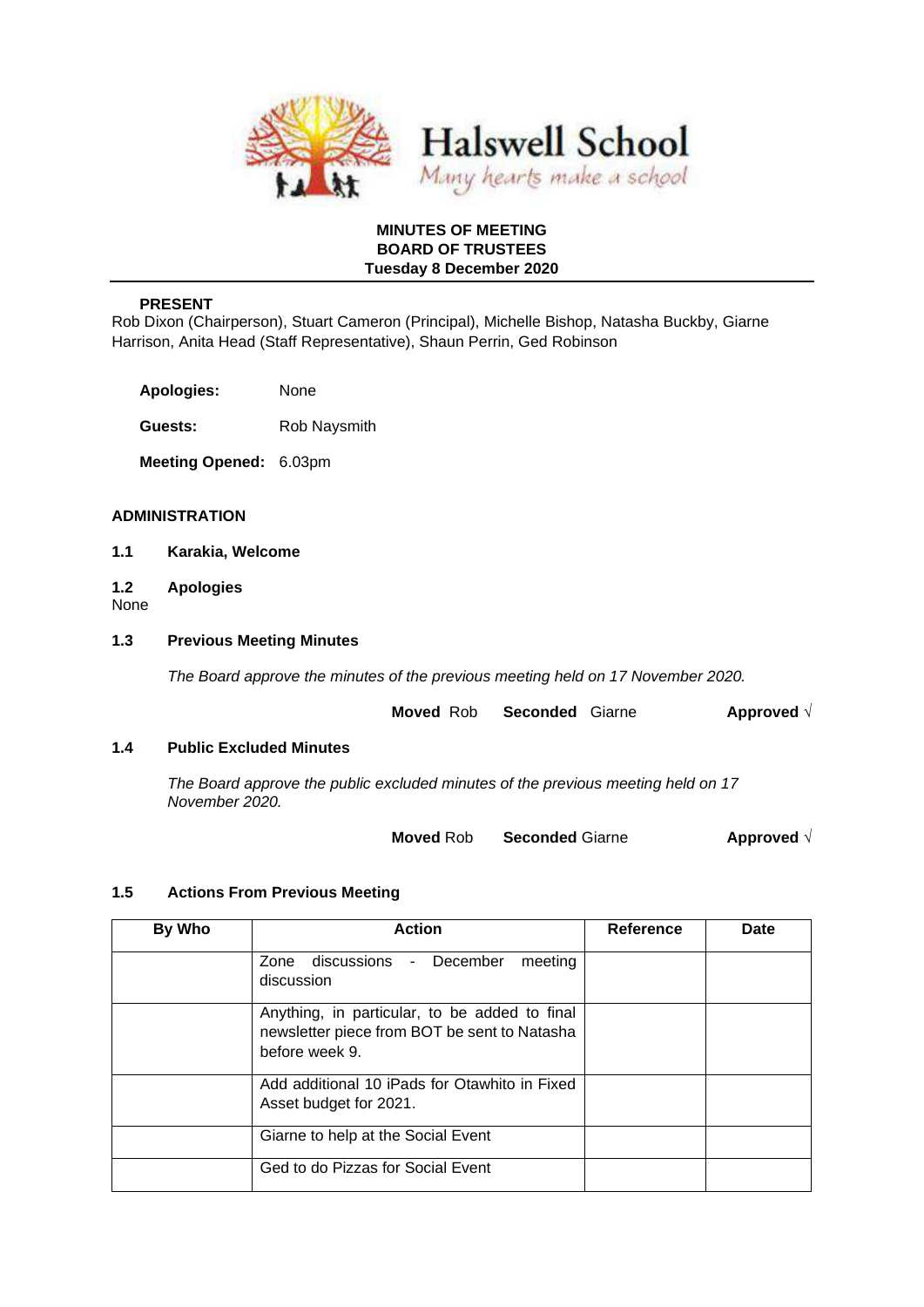| Rob to source alcohol based on 2 standard |  |
|-------------------------------------------|--|
| drinks per person for Social Event.       |  |

# **1.6 Confirmation of urgent motions passed between meetings**

That the Furniture replacement line in the fixed-asset budget is increased from \$18,000 to \$35,000. **Moved:** Stuart **Seconded:** Ged **Approved** √

*Approved via email circulation on 18 November 2020*

### **1.7 Correspondence**

### **1.8 Standing Admin Items**

- Boar[d](https://drive.google.com/open?id=1LgYeP3fbHNJrrdwtKhmni7bUn5KZf6AdawXvp-8GM5I) [register](https://drive.google.com/open?id=1LgYeP3fbHNJrrdwtKhmni7bUn5KZf6AdawXvp-8GM5I)
- Record o[f](https://docs.google.com/spreadsheets/d/1ooqHmfuVcjAxJj74l2cyNrLx6E1GWjN2CMAD-VWrSTk/edit#gid=1585903216) hours
- **Con[f](https://drive.google.com/open?id=1LpqgUK6iwhrXOSzvrxmLTcgpA-wsuZg7DU-aIw9nGAw)lict of [Interest](https://drive.google.com/open?id=1LpqgUK6iwhrXOSzvrxmLTcgpA-wsuZg7DU-aIw9nGAw)**
- **[Capabilities and Prof Development](https://drive.google.com/open?id=1Vq0YrIsDwmndZRHvvGvFtK1YOlEWlifxCfIAxHaVDlo)**
- **[Board work plan](https://docs.google.com/document/d/16WAgjXfZuFQ9Un3Lb7bJ9NQj9tU1J26Koes3jzuU9jQ/edit)**

### **Monitoring/Review**

### **2.1 Principal's Report**

School structure completed and sent out to the school community.

The principal acknowledges and thanks the Board for their support over the year.

*The Board accept the Principal's Report as presented* 

**Moved** Stuart **Seconded** Rob **Approved** √

# **2.2 Curriculum Report**

Maths - Steady increase and development in cabapibities in all areas. Facilitation went really well, has been embedded into teacher practice. Using data to make judgements alongside teaching observations.

Contextual Curriculum - 2021 planning already completed. Data and progress is tracked through the school's student management system.

Student Target Group (Year 1-2) - Strategies in place, even over lockdown. All targetted children have made significant progress. Data report on other year levels and areas to come in Feb 2021

*The Board approve the curriculum reports as presented* 

**Moved** Rob **Seconded** Stuart **Approved** √

### **2.3 Communications Report**

End of year newsletter is completed.

Community Consulation set for 2021 - offical dates to come.

### **2.4 Finance Report**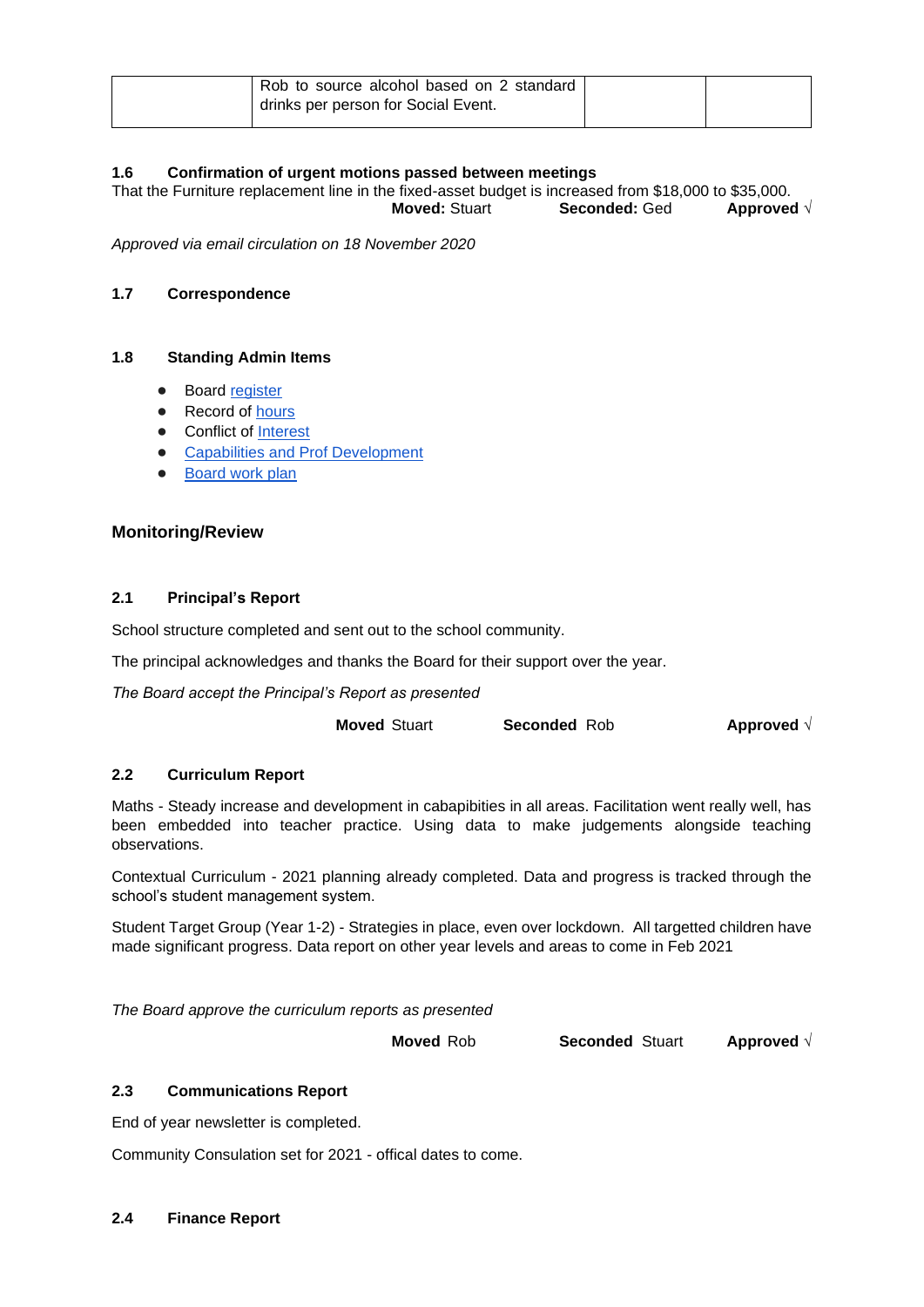*The Board approve the November financial report as presented* 

# **Moved** Stuart **Seconded** Rob **Approved** √

### **2.5 Health & Safety**

Nothing to report.

# **2.6 Property**

Astroturf - Ready Lawn engaged and will provide an updated quote with full scope of works to come. This work is anticipated to be done in April 2021.

Found a builder who will quote for the office.

SIP work coming up during summer holidays: bike stands, relocation of shed and scooter stand.

Rotary are going to collect the excess furniture from school and books to send to a school in Fiji.

### **2.7 School Docs**

Noted - Policy Reviews for Term 4 2020:

- Privacy
- Salary Units/ Management Allowances
- Classroom Release Time/Timetable

# **Other Agenda Items**

### **3.1 End of Year Events**

Parent helpers afternoon tea

Great turn out and event to acknowledge the community in 2020.

### Combined Board/Staff/PTA social event

Happening on Thursday 10 December.

**Meeting closed:** 8.10pm

**CONFIRMED \_\_\_ \_\_\_\_\_\_\_\_\_\_\_\_\_\_\_\_\_\_\_\_\_\_\_\_\_\_\_\_** 16 February 2021

 **CHAIRPERSON**